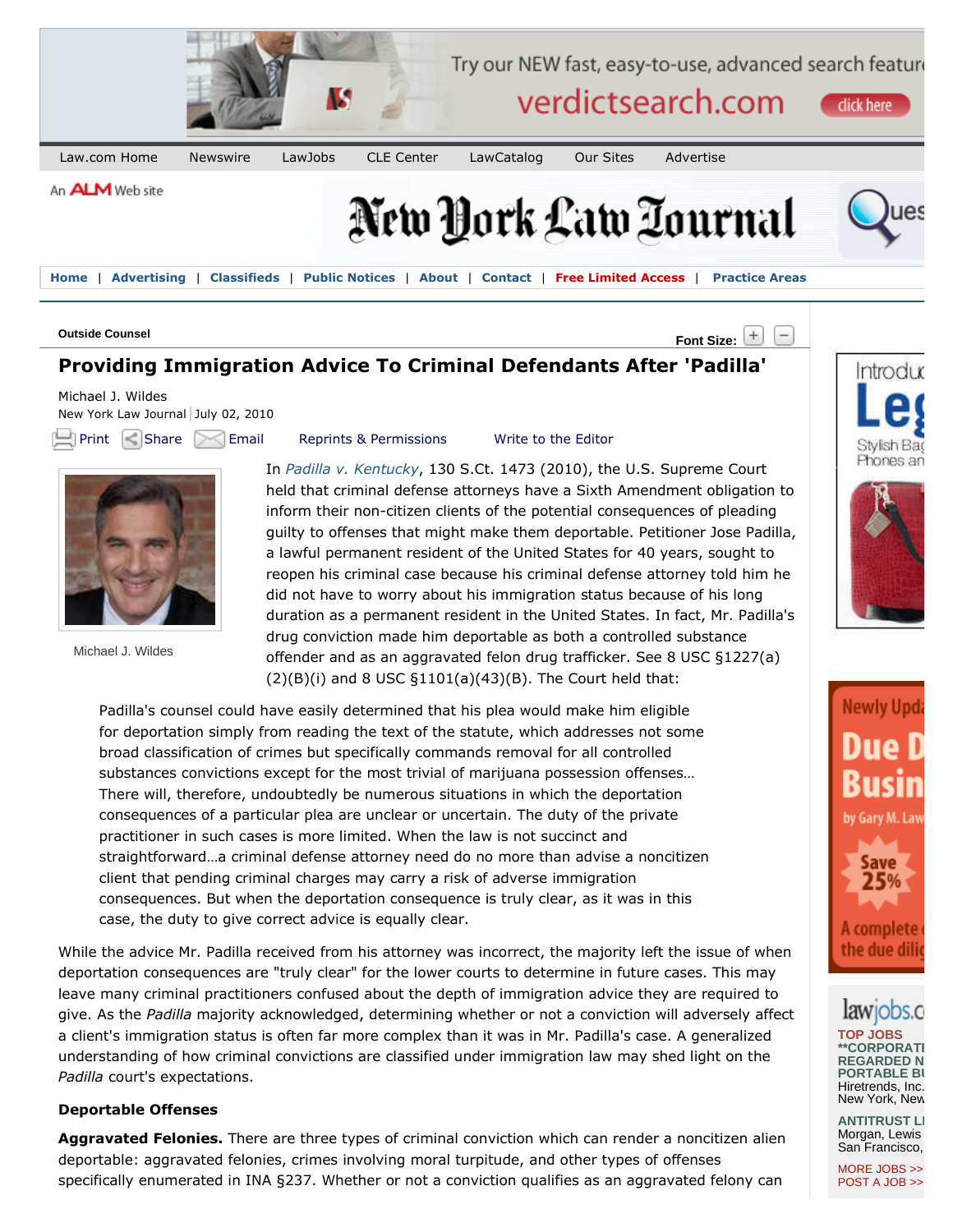typically be determined by comparing numerical criteria found in INA 101(a)(43) with facts in the criminal defendant's record of conviction. For example, a fraud crime is considered an aggravated felony when the loss (or intended loss) of the victim exceeds \$10,000; a theft crime is considered an aggravated felony when the imposed jail sentence exceeds one year. Whether or not a crime is considered a felony or a misdemeanor by the criminal statute of the state where the conviction occurred has no bearing on whether or not this crime is considered an aggravated felony for immigration purposes.

Because any alien who commits an aggravated felony is deportable pursuant to INA §237(a)(2)(A)(iii), and all of the information required to determine whether or not a crime is an aggravated felony can usually be found in the criminal record of conviction, criminal practitioners will likely be expected to inform clients that a plea to a conviction that is considered an aggravated felony will make them deportable.

**Crimes Involving Moral Turpitude.** Unlike aggravated felonies, which are defined by statute, determining whether or not a particular conviction is considered a "crime involving moral turpitude" (CIMT) typically requires consulting immigration case law. The term "crime involving moral turpitude" refers generally to conduct which is "inherently base, vile, or depraved, and contrary to the accepted rules of morality…" [*Matter of Franklin* 20 I&N Dec. 867, 868 (BIA 1994)].

To further complicate matters, when determining whether or not a crime is considered a CIMT, only the nature of the statute violated and not the particular circumstances of the person's particular case may be considered by the courts.<sup>1</sup> [*Matter of Short*, 20 I&N Dec. 579 (BIA 1989)] Because CIMT determinations cannot be made using a federal immigration statute alone, aliens who commit CIMTs that are not aggravated felonies likely will not be considered "clearly deportable" within the context of *Padilla.*

The *Padilla* court emphasized that Mr. Padilla's attorney's performance fell below professional standards of competence because he failed to analyze his client's conviction using the statute, not because he failed to study all applicable case law. Attorneys whose clients commit crimes that are not considered aggravated felonies and are not listed among the other statutory grounds for deportation might only be required to inform their client that their charges "may carry a risk of adverse immigration consequences." Aliens who commit CIMTs for which a sentence of one year or longer may be imposed are deportable [INA §237(a)(2)(A)(i)(II)]. Aliens with multiple CIMT convictions are also deportable [INA §237(a)(2)(A)(ii)].

**Statutorily Enumerated Deportable Offenses.** There are several categories of crimes enumerated in INA §237 that are deportable offenses regardless of whether or not they are considered aggravated felonies or CIMTs. These include controlled substances offenses (other than a single conviction for possession of under 30 grams of marijuana for one's own use) [INA 237(a)(2)(B)(i)], crimes of domestic violence, stalking, or child abuse [INA §237(a)(2)(E)(i)], and certain firearms offenses [INA §237(a)(2) (C)]. Because these offenses are specifically enumerated by statute, noncitizen aliens pleading guilty to any of them should be warned that their plea will make them deportable.

### **The 'Strickland' Test**

The court held that the standards governing reopening due to ineffective assistance of counsel established in *Strickland v. Washington*, 466 U.S. 668, apply to Mr. Padilla's claim. *Strickland* establishes a two prong test: reopening requires the petitioner to show both that his counsel's conduct fell "below an objective standard of reasonableness" and to show that "but for counsel's unprofessional errors, the result of the proceedings would have been different," *Strickland*, supra. Consequently, clients seeking to reopen their criminal cases need not only demonstrate that they were not told that their conviction would make them deportable, but they must also demonstrate that the outcome of their proceedings would have been different had their criminal defense attorney performed his or her duties competently.

### **Relief From Removal**

Though a non-citizen's conviction may make him deportable, it does not necessarily follow that the alien will ultimately be removed from the United States. The INA allows for various types of relief from removal for aliens in immigration court proceedings. The availability of certain applicable waivers typically depends on the seriousness of the alien's conviction, the alien's family ties to the United States,